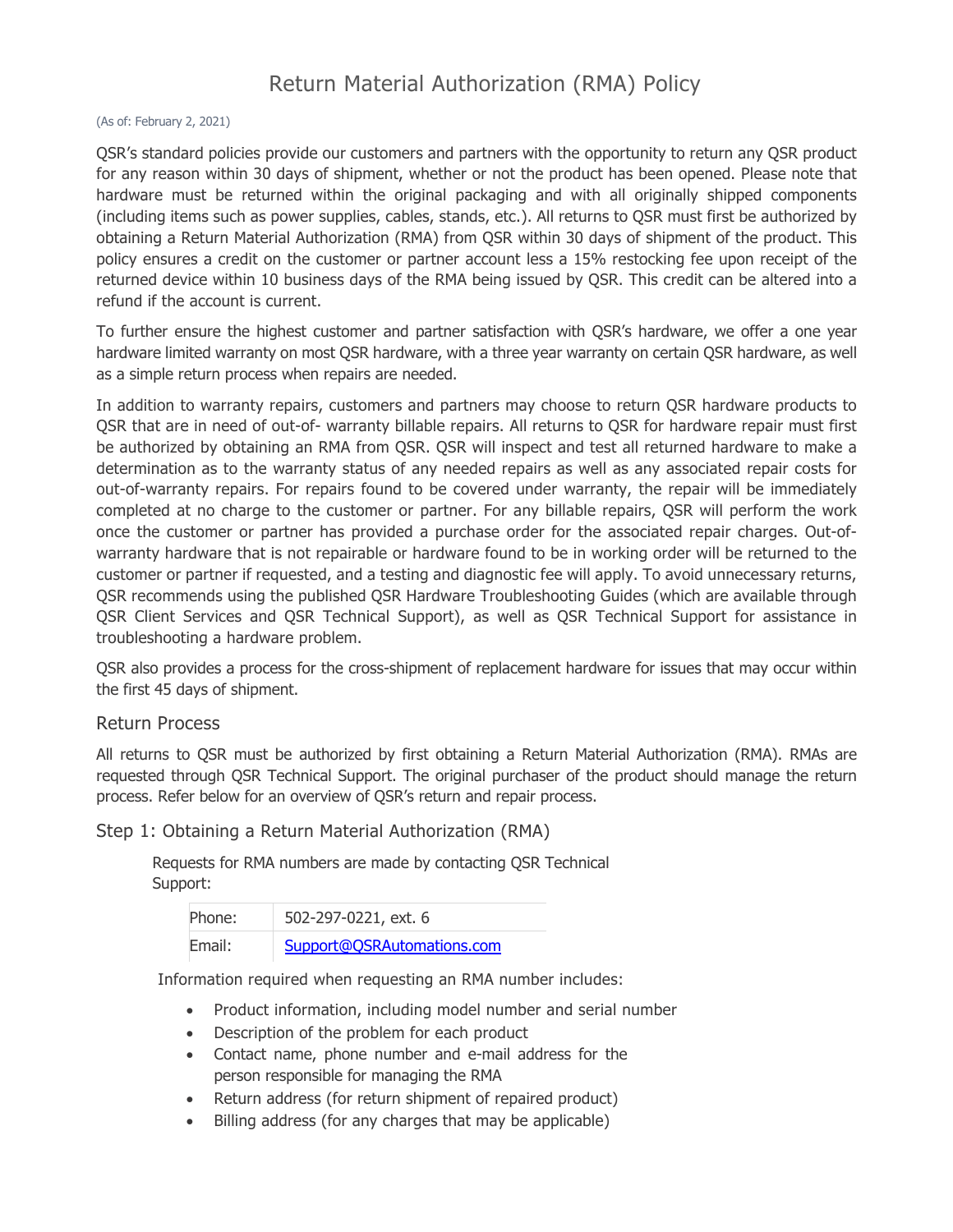### Step 2: QSR issues an RMA

QSR will respond to the original purchaser in the same manner in which the request was received, providing an RMA number for approved returns.

## Step 3: Customer or partner returns product to QSR

Customer or partner should return the product to the appropriate address, as instructed by Support in Step 2 above:

| <b>QSR Automations, Inc.</b> | QSR AI, LLC                     |
|------------------------------|---------------------------------|
| 2301 Stanley Gault Parkway   | Observer House, Caxton Way      |
| Louisville, KY 40223         | Watford, Hertfordshire WD18 8RJ |
| ATTN: RMA #                  | ATTN: RMA #                     |

Please include in the box a detailed listing of all products being returned, including: quantity, QSR product code, any associated vendor part number, product serial number, required date, return shipping information, and purchase order number (if applicable).

RMA's that are not received by QSR within 30 days of issue date will be closed.

### Step 4: Returned devices are inspected, results are reported, and any repairs are completed

QSR will inspect and/or test all returned products via normal procedure. At this time, QSR will make a determination as to the warranty status of any needed repairs, as well as any associated repair costs for out-of-warranty repairs. The results will then be communicated to the customer or partner in the same manner as the original RMA request was received by QSR.

For products found to be covered under warranty, the repair will be immediately completed at no charge to the customer or partner. QSR will ship the repaired product back to the customer or partner via ground shipment at QSR's expense for any address within the continental United States when shipped from QSR Automations, Inc. or any address within the UK when shipped from QSR AI, LLC. Return shipments from QSR Automations, Inc. sent outside of the continental United States and return shipments from QSR AI, LLC sent outside of the UK will require approval or prepayment of the freight charges.

For any billable repairs, QSR will not perform the work until the customer or partner has provided a purchase order reflecting the correct repair charges and the associated shipping charges that will apply when returning the repaired product back to the customer or partner. If the customer or partner is not approved for payment terms, prepayment of the purchase order is required. Based on receipt of payment or a purchase order (or other accepted written approval at QSR's discretion), the out-of-warranty product will be repaired and returned to the customer or partner.

Out-of-warranty products that are not repairable will be returned to the customer or partner only if requested by the customer or partner. The customer or partner is responsible for the shipping charges. Please note that a testing and diagnostic fee will apply for products found to be out-of-warranty and not repairable.

For products returned to QSR that are found to be in working order, the testing and diagnostic fee applies. The customer or partner will be asked to provide a purchase order (and prepayment if terms are not already established) for the testing and diagnostic fee as well as shipping charges before QSR returns the product to the customer or partner.

The customer or partner will have 30 days to respond to QSR once QSR makes a request for approval to complete any out-of-warranty repair work, or to return out-of-warranty products that are not repairable, or to return products found to be in working order. Any RMA for which QSR does not receive a response within 30 days will be absorbed by QSR.